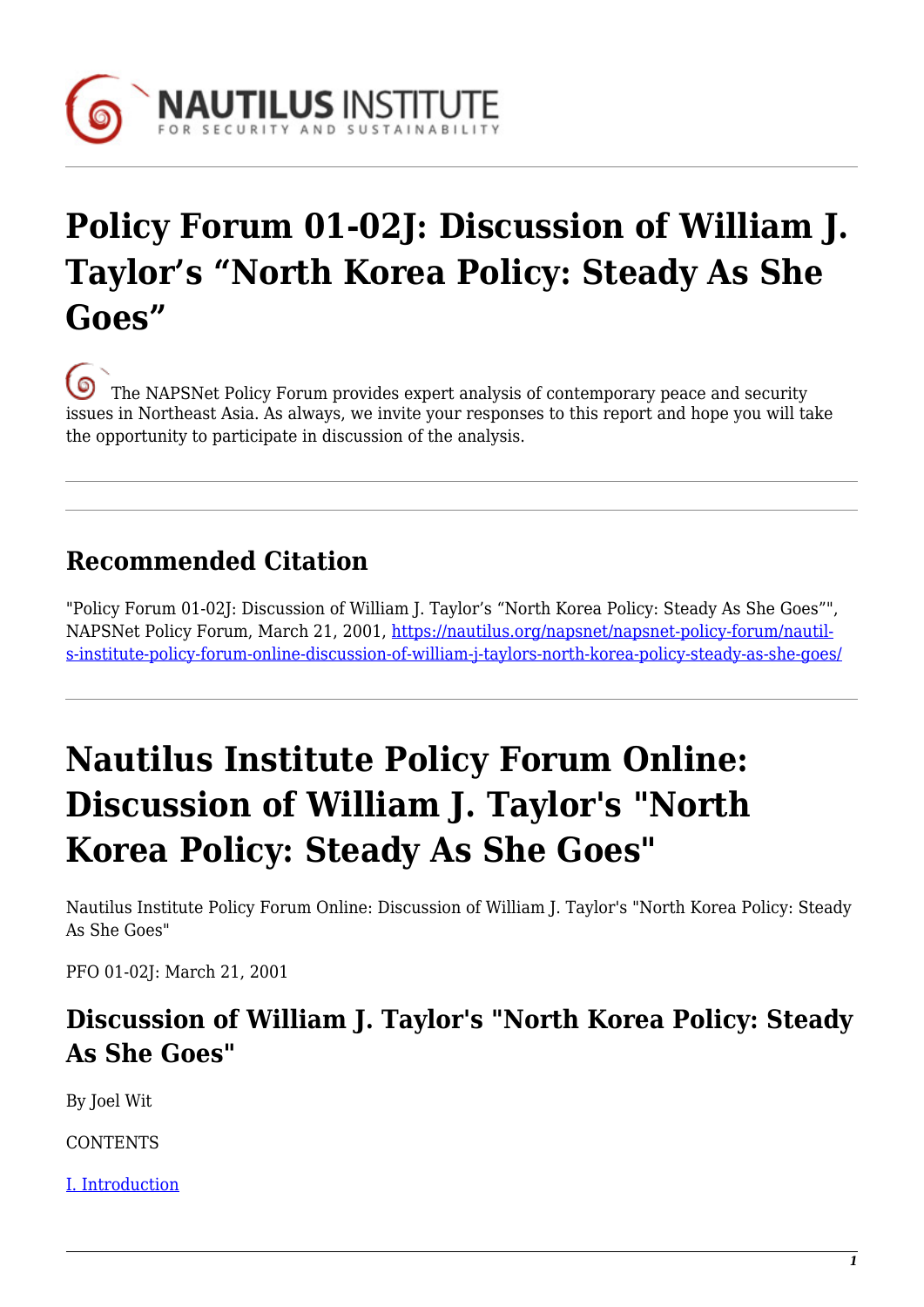[III. Nautilus Invites Your Responses](#page-2-1)

[Go to second essay by Foster-Carter](https://nautilus.org/publications/essays/napsnet/forum/policy-forum-archive/nautilus-institute-policy-forum-online-bush-should-listen-to-a-korean-elder-statesman/)

### **March 13, 2001**

[Go to second essay by Taylor](https://nautilus.org/publications/essays/napsnet/forum/policy-forum-archive/nautilus-institute-policy-forum-online-north-korea-avoid-another-crossroads/)

#### **March 13, 2001**

[Go to first essay by Taylor](https://nautilus.org/publications/essays/napsnet/forum/policy-forum-archive/nautilus-institute-policy-forum-online-north-korea-policy-steady-as-she-goes/)

#### **March 7, 2001**

[Go to first essay by Foster-Carter](https://nautilus.org/publications/essays/napsnet/forum/policy-forum-archive/nautilus-institute-pfo-dove-myths-no-better-than-hawk-myths/)

### **March 7, 2001**

[Go to essay by Sigal](https://nautilus.org/publications/essays/napsnet/forum/policy-forum-archive/nautilus-institute-pfo-01-02c-six-myths-about-dealing-with-pyongyang/)

#### **February 20, 2001**

[Go to essay by Pinkston](https://nautilus.org/publications/essays/napsnet/forum/policy-forum-archive/nautilus-institute-policy-forum-online-dprk-economic-reforms-and-u-s-security-policy-in-northeast-asia/)

## **February 20, 2001**

[Go to essay by Cheong](https://nautilus.org/publications/essays/napsnet/forum/policy-forum-archive/nautilus-institute-policy-forum-online-inauguration-of-president-bush-and-alliance-between-china-and-north-korea/)

#### **January 31, 2001**

**[Comments](https://nautilus.org/publications/essays/napsnet/forum/policy-forum-archive/nautilus-institute-policy-forum-online-comments-on-pfo-01-02-us-policy-toward-asia-under-the-bush-administration/)** 

#### <span id="page-1-0"></span> **I. Introduction**

This commentary is Joel Wit, a Guest Scholar at the Brookings Institution and a former US State Department official who worked on DPRK issues from 1993-1999. This is the ninth in a series on the future of US relations with Northeast Asian countries under the administration of incoming US President George W. Bush. Wit responds to the first essay in the series by William J. Taylor, who argues that the Bush administration should retain the Clinton administration's approach to the two Koreas and he defends the cautious North Korean pace of responding to the overtures in its direction.

Wit argues that the Bush administration has not been in office long enough to become "frustrated" with the North Koreans and has not had the opportunity to devote time to policy formation on the DPRK threat beyond vague statements of the need for "transparency" and "reciprocity." Wit also argues that progress on the 1994 Agreed Framework has been slow because of the North Korean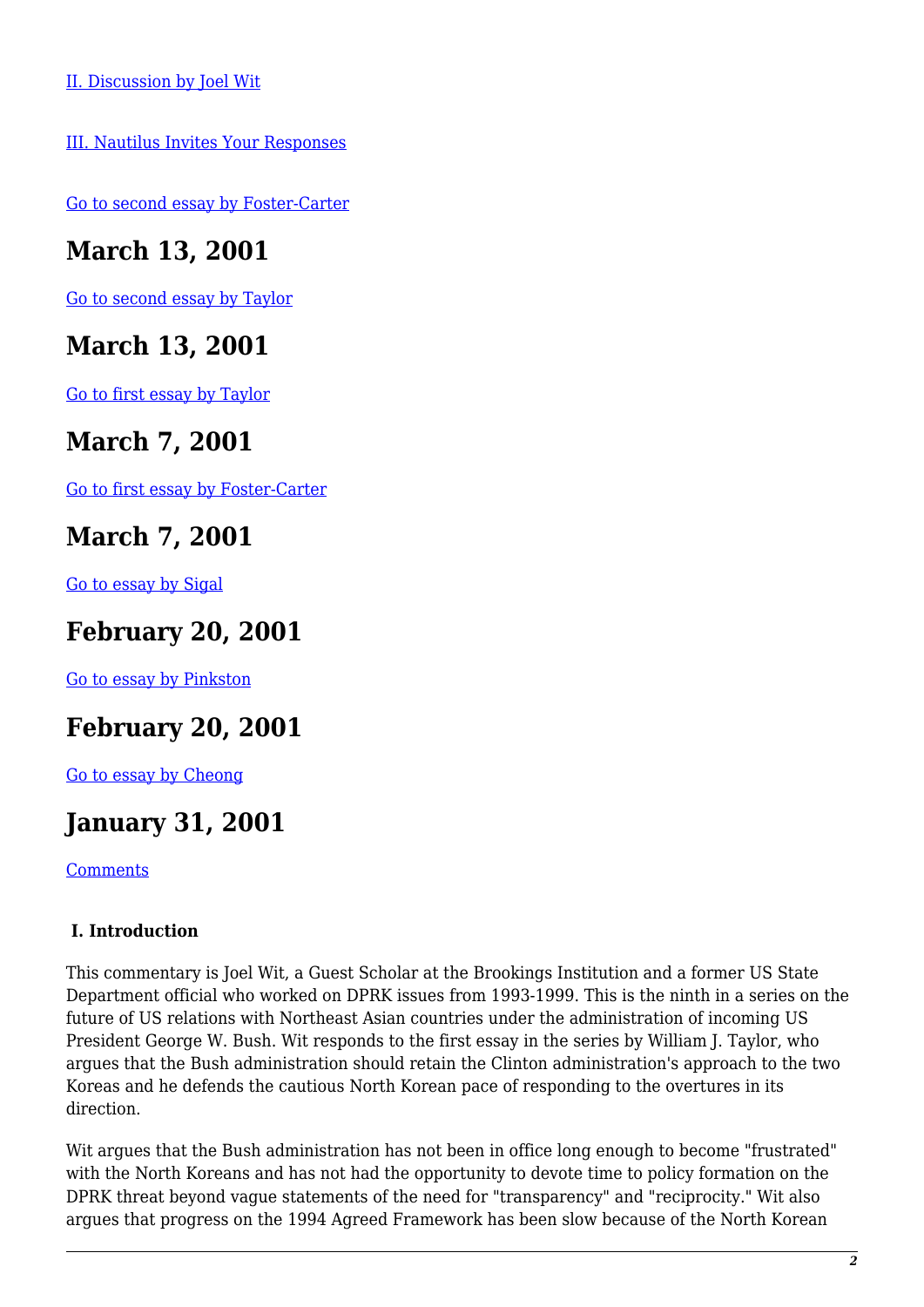negotiating style and ongoing doubts about its program more than because of US foot-dragging.

#### <span id="page-2-0"></span> **II. Discussion by Joel Wit**

I agree with Bill Taylor's general point that the Bush Administration should try to remain on a course similar to that taken by the Clinton Administration in dealing with North Korea. The recent outcome of the Bush-Kim summit leaves it open to question whether that will happen or not. But in all fairness to this Administration, it has only been in office for a little over a month and has not yet even begun to review US policy towards the North. Hopefully, President Kim's visit will stimulate that process but there is no guarantee about the outcome and many obstacles probably remain.

I would like to take issue with some of the specific points in Mr. Taylor's essay. First, the 1994 nuclear crisis was not caused by a CIA estimate in March 1994 that North Korea was rushing towards the production of nuclear weapons. The fact was the CIA had been saying for some time that the North's negotiations with the United States were just a stalling tactic and that it in fact probably had sufficient material to produce 1-2 weapons.

While I participated in dealing with that crisis as part of Ambassador Gallucci's staff and am currently writing a book about it at the Brookings Institution, the facts are a matter of public record. The crisis was ignited in late April 1994 when North Korea began to unload the spent fuel rods from its nuclear reactor without proper IAEA supervision. The fear was the North was destroying vital information which would shed light on how much plutonium it produced in the past.

Second, Mr. Taylor says that the problems in negotiations with North Korea are in part the result of their frustration with the maddeningly slow pace of the KEDO reactor project. Having worked on that project for 5 years, I will second the motion that the pace has been maddeningly slow and there is enough blame to go around for everyone, including the North Koreans. But I do not think the slow pace of current negotiations with the North has anything to do with the reactor project. Rather, it has to do with their own style of negotiation-- no one except Kim Jong Il seems to be able to cut a deal on missiles-- and the inability of the Clinton Administration at the end of its term to push forward with clinching an agreement. Sure the North Koreans are complaining vociferously about the pace of the project but that is just their normal behavior. If someone put an acceptable missile deal on the table tomorrow with the appropriate "carrots" they would accept it almost on the spot.

Third, is the Bush Administration "frustrated" by the North's demands for free space launches and payments to offset the huge losses the North would sustain if it stopped its missile exports? Well, I don't think it has been in office long enough to be "frustrated." It has not looked seriously at the issue except to make general statements about the need for "transparency" and "reciprocity." But Mr. Taylor is right if he means the Administration may be starting from the premise that it wants something and is prepared to not give much in return. The fact is any missile deal is going to cost something and hopefully this Administration will understand that once it gets down to business. And by the way, North Korea may be demanding a lot but I can guarantee it is just their opening position and will get smaller and smaller as any negotiation drags on. That has been my experience in the past in negotiating with them.

The crossroads, as W. Taylor puts it, is right ahead of us.

Copyright (c) 2001 Nautilus of America/The Nautilus Institute

#### <span id="page-2-1"></span> **III. Nautilus Invites Your Responses**